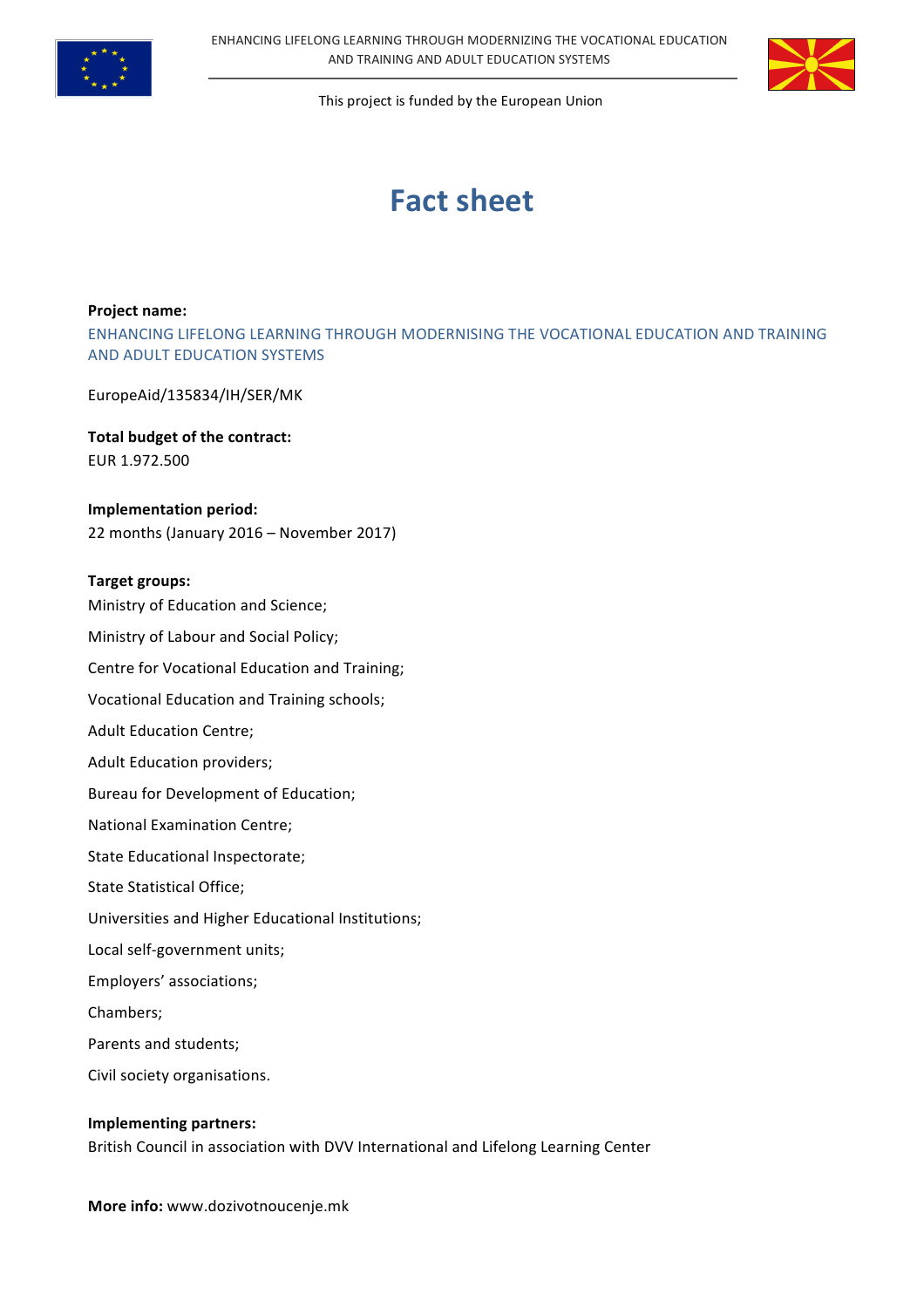



### **1. Introduction**

In the past two decades, the Republic of Macedonia has undertaken significant steps in advancing its system of technical vocational education and training. In the same way, it paved the way for setting up the system of adult education that has been subject of separate interventions. Much support was received from different international and domestic stakeholders, including social partners. The reform efforts up to date have been organised around the final destination - to build a well-rounded system of lifelong learning aligned with the European principles and standards.

The project 'Enhancing Lifelong Learning through Modernizing the Vocational Education and Training and Adult Education Systems' comes at the stage when the Ministry of Education and Science and the Ministry of Labour and Social Policy, together with two other key project beneficiaries – the Vocational Education and Training (VET) Centre and the Centre for Adult Education – have a good foundation to build on. Initial legislative and institutional preconditions have been designed, some of the main strategic documents are in place and, today much more than before, there is increased awareness among social partners and end beneficiaries about the critical contribution of education and skills building to the country's economic prospects and overall wellbeing. The results of a series of projects undertaken in the past two decades constitute the key inputs for the finalization of these reforms.

The project will aim to align and connect results of previous interventions and, in some cases, finalise the reform processes, and to ensure that the system develops mechanisms that will enable it to remain flexible and open for continuous improvements and consolidation, in line with the ever changing economic conditions, future technological advances and social challenges.

### **2. Objectives of the project**

The overall objective of the project of which this contract will be a part is as follows:

To contribute to the strengthening of a comprehensive and integrated Lifelong Learning system, with focus on Vocational Education and Training and Adult Education, by establishing a dynamic correlation between education and the changes of both the social sphere and the labour market.

### **3. Project activities**

The specific activities are the following:

# **Component 1: Further strengthening of the Vocational Education and Training system in close** cooperation with the private sector and social partners in line with the relevant strategies

- 1.1 Needs Analysis for continuation of reform of up to 2- and 3- years vocational education and training programmes according to the labour market needs with regards to each particular occupation;
- 1.2 Support for preparation and implementation of methodology for constant harmonization of vocational education and training according to the labour market needs;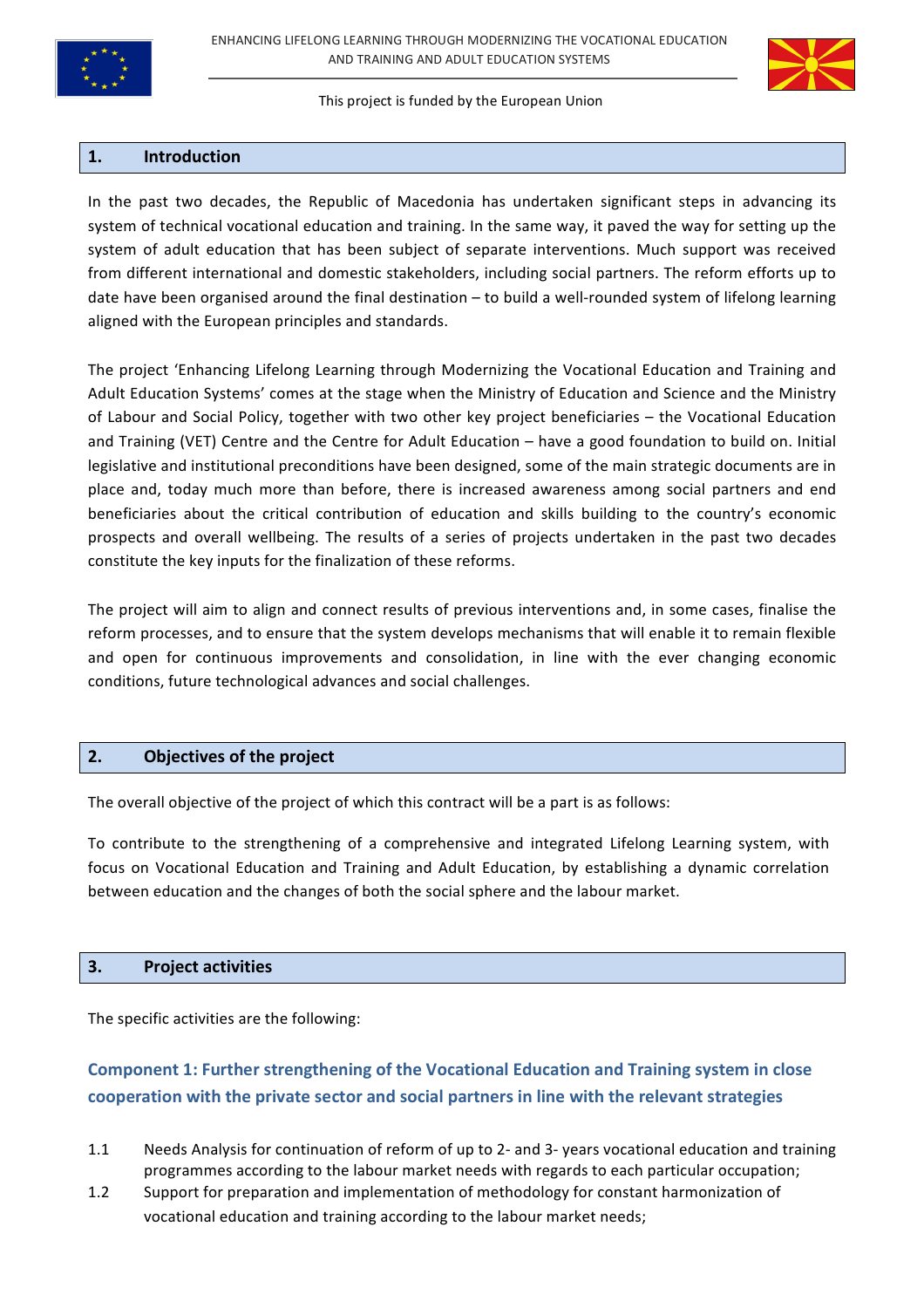

- 1.3 Continuation of the process of preparation of occupational standards and standards for qualifications for up to 2- and 3- years vocational education and training in close cooperation with all relevant partners and in particular with the private sector and the social partners;
- 1.4 Continuation of reform of the curricula for up to 2- and 3- years vocational education and training in close cooperation with all relevant partners and in particular with the private sector and the social partners;
- 1.5 Support to the development and implementation of a practical training system for up to 2- and 3years vocational education and training in close cooperation with all relevant partners and in particular with the private sector and the social partners;
- 1.6 Support to the implementation of the reformed curricula for up to 2- and 3- years vocational education and training through development of teaching materials (manuals, scripts, CD applications);
- 1.7 Capacity building with career and professional development for continuation of the reform and implementation of curricula: training of teachers, Directors of VET schools, trainers and other relevant staff;
- 1.8 Strengthening the establishment and/or functioning of career centres in VET schools and the process of career counselling.

# **Component 2: Further strengthening of the Adult Education system**

- 2.1 Support for preparation and implementation of a methodology for identification and preparation of necessary adult education programs according to the labour market needs;
- 2.2 Capacity building of the local self-governments for conducting labour market need analysis on local level and provision of information/conduction of activities according to the Law on Adult Education;
- 2.3 Further support for developing and testing of programmes for Adult Education in close cooperation with the private sector and the social partners;
- 2.4 Adult Education Trainers capacity and teaching abilities enhanced through training and through Training of Trainers Programmes;
- 2.5 Support to the implementation of programmes for Adult Education, including the teaching material;
- 2.6 Support in preparation of models/concepts for establishment and functioning of public adult education institutions on local level:
- 2.7 Preparation of new strategic document in the area of Adult Education;

# **Component 3: Further strengthening of the overall capacity of national system for lifelong learning with specific attention to VET and AE**

- 3.1 Conduction of the needs analysis regarding the institutional set up and the current state of play with training needs assessment;
- 3.2 Building and strengthening the capacity of the national institutions and other relevant stakeholders and actors in developing and managing a national system for Lifelong Learning with particular attention to VET and Adult Education:
- 3.3 Development of a National Strategy for Lifelong Learning.